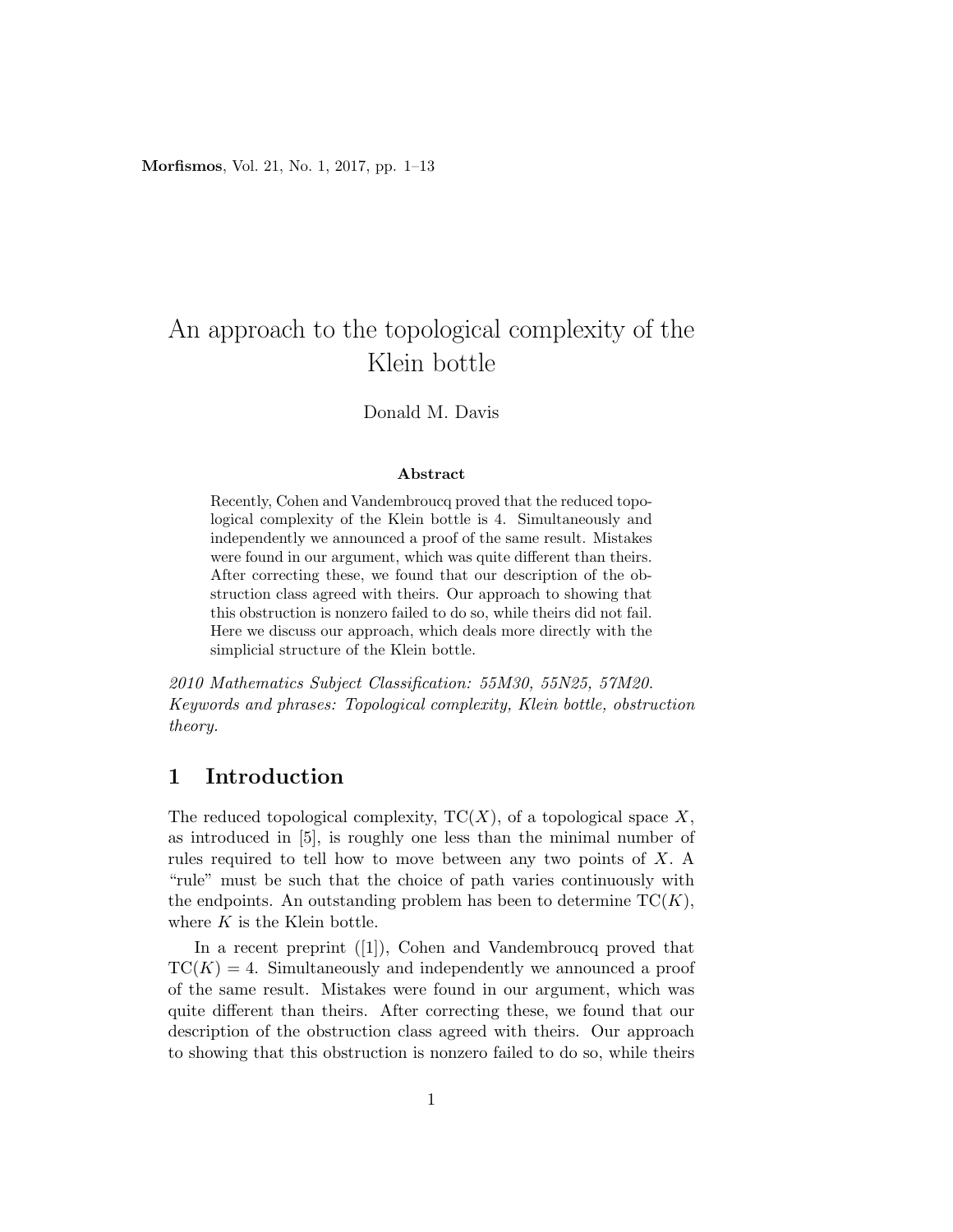did not fail. Here we discuss our approach, which deals more directly with the simplicial structure of the Klein bottle.

The Klein bottle is homeomorphic to the space of all configurations of various physical systems. For example, it is homeomorphic to the space of all planar 5-gons with side lengths 1, 1, 2, 2, and 3 ([7, Table B]). Such a polygon can be considered as linked robot arms. Knowing that  $TC(K) = 4$  implies that five rules are required to program these arms to move from any configuration to any other.

Our main tool is a result of Costa and Farber ([2]), which we state later as Theorem 4.1, which describes a single obstruction in  $H^{2n}(X \times$  $X; G$ , where G is a certain local coefficient system, for an *n*-dimensional cell complex X to satisfy  $TC(X) < 2n$ . We present an approach to proving that this class is nonzero for the Klein bottle  $K$ , which would imply that  $TC(K) \geq 4$ , while  $TC(K) \leq 4$  for dimensional reasons. ([5, Cor 4.15])

## 2 The  $\Delta$ -complex for  $K \times K$

A  $\Delta$ -complex, as described in [6], is essentially a quotient of a simplicial complex, with certain simplices identified. As discussed there, this notion is equivalent to that of semi-simplicial complex introduced in [3]. It is important that vertices be numbered prior to identifications, and that simplices be described by writing vertices in increasing order.

The  $\Delta$ -complex that we will use for K is given below. It has one vertex v, three edges,  $(0, 2) = (4, 5), (1, 2) = (3, 4),$  and  $(0, 1) = (3, 5),$ and two 2-cells,  $(0, 1, 2)$  and  $(3, 4, 5)$ .



If  $K$  and  $L$  are simplicial complexes with an ordering of the vertices of each, then the simplices of the simplicial complex  $K \times L$  are all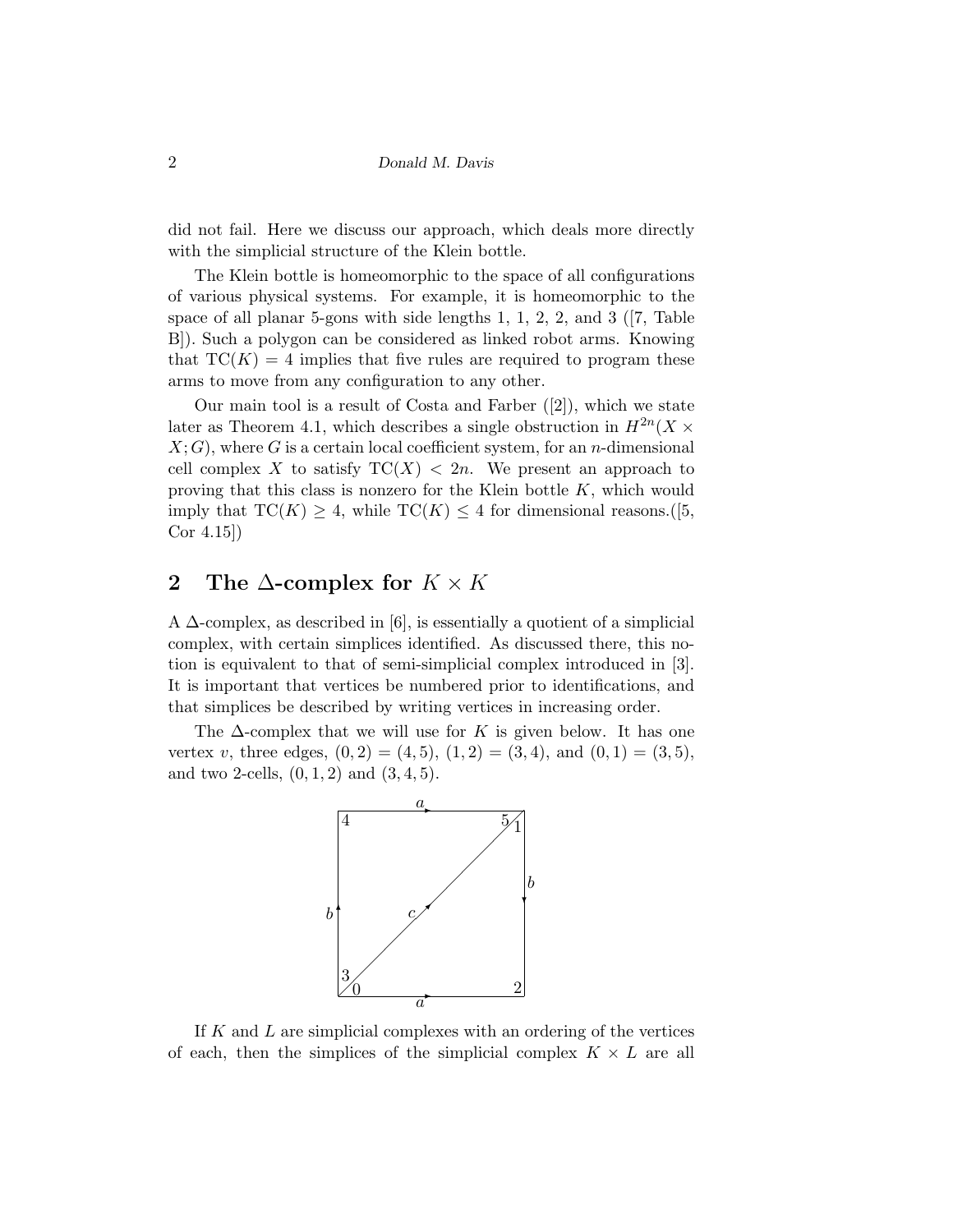$\langle (v_{i_0}, w_{j_0}), \ldots, (v_{i_k}, w_{j_k}) \rangle$  such that  $i_0 \leq \cdots \leq i_k$  and  $j_0 \leq \cdots \leq j_k$  and  $\{v_{i_0}, \ldots, v_{i_k}\}\$ and  $\{w_{j_0}, \ldots, w_{j_k}\}\$ are simplices of K and L, respectively. Note that we may have  $v_{i_t} = v_{i_{t+1}}$  or  $w_{j_t} = w_{j_{t+1}}$ , but not both (for the same t). Now, if K and L are  $\Delta$ -complexes, i.e., they have some simplices identified, then  $K \times L$  has

$$
\langle (v_{i_0}, w_{j_0}), \ldots, (v_{i_k}, w_{j_k}) \rangle \sim \langle (v_{i'_0}, w_{j'_0}), \ldots, (v_{i'_k}, w_{j'_k}) \rangle
$$

iff  $\{v_{i_0}, \ldots, v_{i_k}\} \sim \{v_{i'_0}, \ldots, v_{i'_k}\}$  and  $\{w_{j_0} \ldots w_{j_k}\} \sim \{w_{j'_0} \ldots w_{j'_k}\}$ , and the positions of the repetitions in  $(v_{i_0}, \ldots, v_{i_k})$  and  $(v_{i'_0}, \ldots, v_{i'_k})$  are the same, and so are those of  $(w_{j_0}, \ldots, w_{j_k})$  and  $(w_{j'_0}, \ldots, w_{j'_k})$ . This description is equivalent to the one near the end of [4], called  $K\Delta L$ there. There is also a discussion in [6, pp.277-278].

Following this description, we now list the simplices of  $K \times K$ , where K is the above  $\Delta$ -complex. We write v for the unique vertex when it is being producted with a simplex, but otherwise we list all vertices by their number. We omit commas in ordered pairs; e.g., 24 denotes the vertex of  $K \times K$  which is vertex 2 in the first factor and vertex 4 in the second factor. There are 1, 15, 50, 60, and 24 distinct simplices of dimensions 0, 1, 2, 3, and 4, respectively. This is good since  $1 - 15 +$  $50-60+24=0$ , the Euler characteristic of  $K \times K$ . We number the simplices in each dimension, which will be useful later.

The only 0-simplex is  $(vv)$ .

1-simplices:

1:  $(0v, 1v) = (3v, 5v)$ . 2:  $(0v, 2v) = (4v, 5v)$ . 3:  $(1v, 2v) = (3v, 4v)$ . 4:  $(v0, v1) = (v3, v5)$ . 5:  $(v0, v2) = (v4, v5)$ . 6:  $(v1, v2) = (v3, v4)$ . 7:  $(00, 11) = (30, 51) = (33, 55) = (03, 15).$ 8:  $(00, 12) = (30, 52) = (34, 55) = (04, 15).$ 9:  $(01, 12) = (31, 52) = (33, 54) = (03, 14).$ 10:  $(00, 21) = (40, 51) = (43, 55) = (03, 25).$ 11:  $(00, 22) = (40, 52) = (44, 55) = (04, 25).$ 12:  $(01, 22) = (41, 52) = (43, 54) = (03, 24).$ 13:  $(10, 21) = (30, 41) = (33, 45) = (13, 25).$ 14:  $(10, 22) = (30, 42) = (34, 45) = (14, 25).$ 15:  $(11, 22) = (31, 42) = (33, 44) = (13, 24).$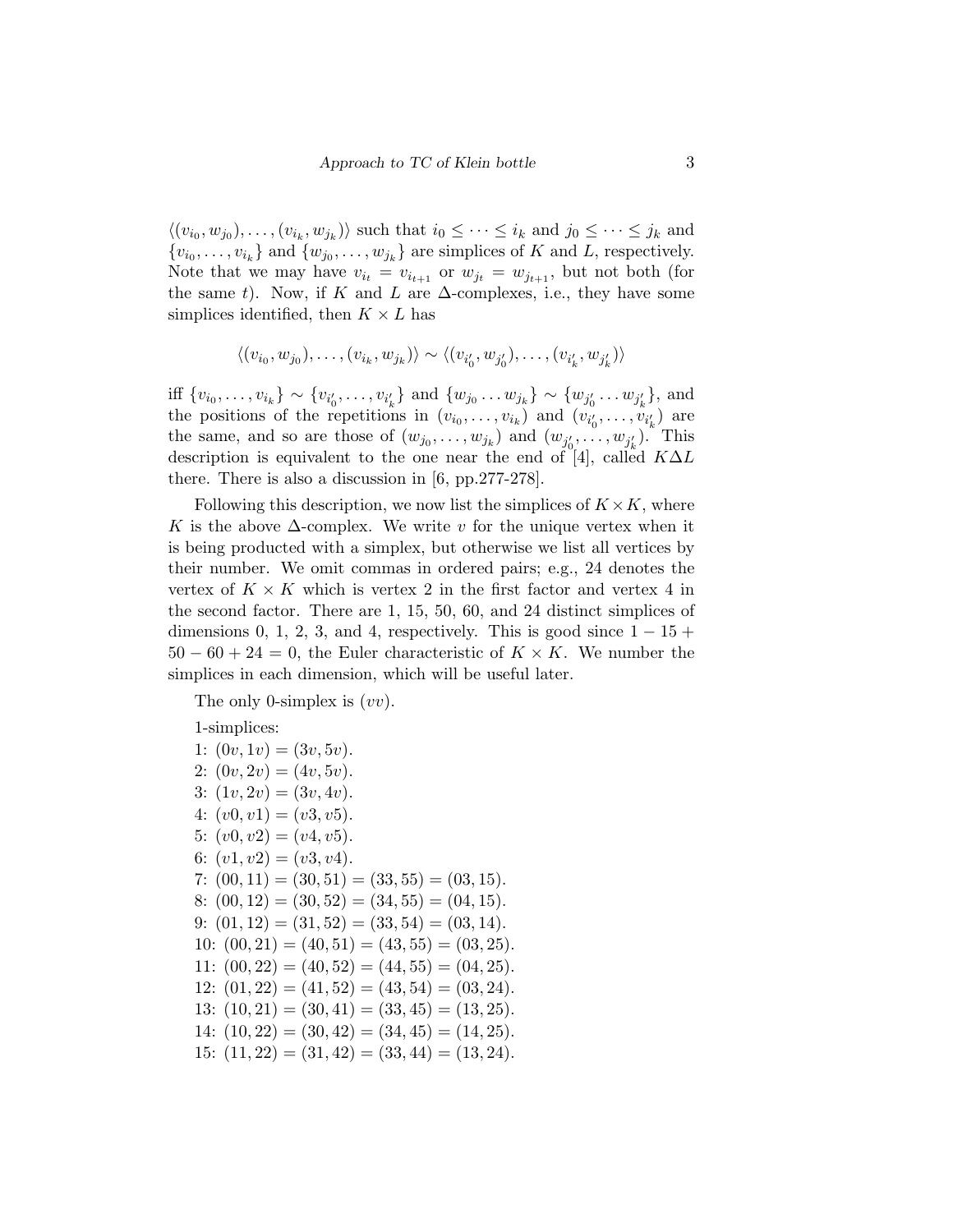2-simplices

| 1: $(0v, 1v, 2v)$ .                                                        |
|----------------------------------------------------------------------------|
| 2: (3v, 4v, 5v).                                                           |
| 3: (v0, v1, v2).                                                           |
| 4: $(v3, v4, v5)$ .                                                        |
| 5: $(00, 10, 11) = (30, 50, 51) = (03, 13, 15) = (33, 53, 55).$            |
| 6: $(00, 10, 12) = (30, 50, 52) = (04, 14, 15) = (34, 54, 55).$            |
| 7: $(01, 11, 12) = (31, 51, 52) = (03, 13, 14) = (33, 53, 54).$            |
| 8: $(00, 01, 11) = (30, 31, 51) = (03, 05, 15) = (33, 35, 55).$            |
| 9: $(00, 02, 12) = (30, 32, 52) = (04, 05, 15) = (34, 35, 55).$            |
| 10: $(01, 02, 12) = (31, 32, 52) = (03, 04, 14) = (33, 34, 54).$           |
| 11: $(00, 20, 21) = (40, 50, 51) = (03, 23, 25) = (43, 53, 55).$           |
| 12: $(00, 20, 22) = (40, 50, 52) = (04, 24, 25) = (44, 54, 55).$           |
| $(01, 21, 22) = (41, 51, 52) = (03, 23, 24) = (43, 53, 54).$<br>13:        |
| $(00, 01, 21) = (40, 41, 51) = (03, 05, 25) = (43, 45, 55).$<br>14:        |
| $(00, 02, 22) = (40, 42, 52) = (04, 05, 25) = (44, 45, 55).$<br>15:        |
| 16: $(01, 02, 22) = (41, 42, 52) = (03, 04, 24) = (43, 44, 54).$           |
| $(10, 20, 21) = (30, 40, 41) = (13, 23, 25) = (33, 43, 45).$<br>17:        |
| $(10, 20, 22) = (30, 40, 42) = (14, 24, 25) = (34, 44, 45).$<br>18:        |
| $(11, 21, 22) = (31, 41, 42) = (13, 23, 24) = (33, 43, 44).$<br>19:        |
| $(10, 11, 21) = (30, 31, 41) = (13, 15, 25) = (33, 35, 45).$<br><b>20:</b> |
| $(10, 12, 22) = (30, 32, 42) = (14, 15, 25) = (34, 35, 45).$<br>21:        |
| $(11, 12, 22) = (31, 32, 42) = (13, 14, 24) = (33, 34, 44).$<br>22:        |
| (00, 11, 22).<br><b>23:</b>                                                |
| (30, 41, 52).<br>24:                                                       |
| (03, 14, 25).<br>25:                                                       |
| $(33, 44, 55)$ .<br>26:                                                    |
| $(00, 01, 22) = (40, 41, 52).$<br>27:                                      |
| 28: $(30, 31, 52) = (00, 01, 12).$                                         |
| $(03, 04, 25) = (43, 44, 55).$<br>29:                                      |
| $(33, 34, 55) = (03, 04, 15).$<br>30:                                      |
| $(00, 10, 22) = (04, 14, 25).$<br>31:                                      |
| 32: $(30, 40, 52) = (34, 44, 55).$                                         |
| 33: $(03, 13, 25) = (00, 10, 21).$                                         |
| 34:<br>$(33, 43, 55) = (30, 40, 51).$                                      |
| 35: $(00, 21, 22) = (40, 51, 52).$                                         |
| $(03, 24, 25) = (43, 54, 55).$<br>36:                                      |
| $(30, 51, 52) = (00, 11, 12).$<br>37:                                      |
| $(33, 54, 55) = (03, 14, 15).$<br>38:                                      |
| 39: $(00, 12, 22) = (04, 15, 25).$                                         |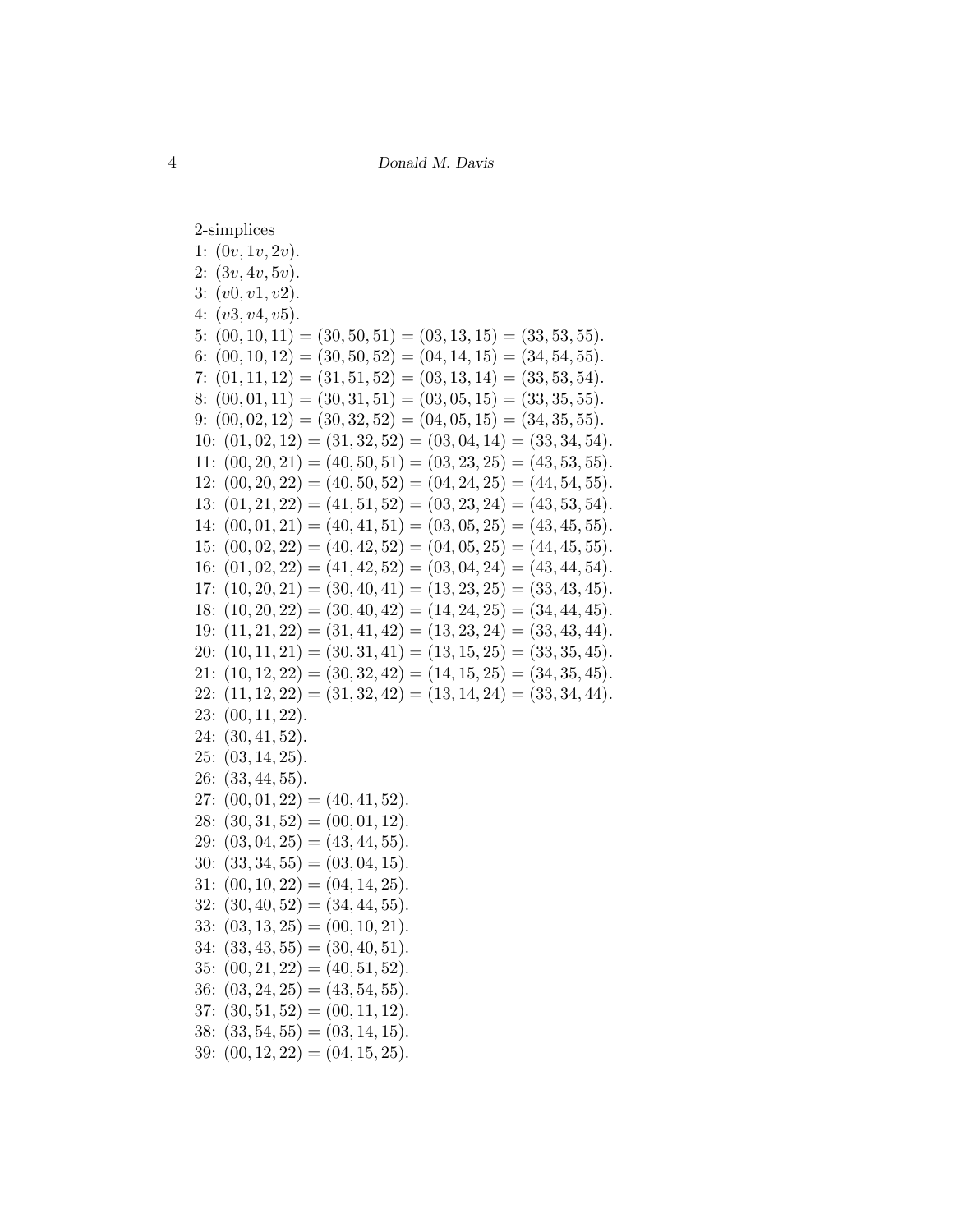$40: (30, 42, 52) = (34, 45, 55).$  $41: (03, 15, 25) = (00, 11, 21).$  $42: (33, 45, 55) = (30, 41, 51).$  $43: (01, 12, 22) = (03, 14, 24).$  $44: (31, 42, 52) = (33, 44, 54).$  $45: (03, 13, 24) = (01, 11, 22).$ 46:  $(33, 43, 54) = (31, 41, 52)$ .  $47: (10, 21, 22) = (30, 41, 42).$  $48: (13, 24, 25) = (33, 44, 45).$  $49: (10, 11, 22) = (30, 31, 42).$ 50:  $(13, 14, 25) = (33, 34, 45).$ 

3-simplices

 $1: (00, 10, 21, 22)$  $2: (00, 11, 21, 22).$  $3: (00, 10, 11, 22).$  $4: (00, 11, 12, 22).$  $5: (00, 01, 11, 22).$  $6: (00, 01, 12, 22).$  $7: (30, 40, 51, 52).$  $8: (30, 41, 51, 52).$  $9: (30, 40, 41, 52).$  $10: (30, 41, 42, 52).$  $11: (30, 31, 41, 52).$  $12: (30, 31, 42, 52).$  $13: (03, 13, 24, 25).$  $14: (03, 14, 24, 25).$  $15: (03, 13, 14, 25).$  $16: (03, 14, 15, 25).$  $17: (03, 04, 14, 25).$  $18: (03, 04, 15, 25).$  $19: (33, 43, 54, 55).$  $20: (33, 44, 54, 55).$  $21: (33, 43, 44, 55).$  $22: (33, 44, 45, 55).$  $23: (33, 34, 44, 55).$  $24: (33, 34, 45, 55).$  $25: (00, 10, 20, 21) = (03, 13, 23, 25).$ 26:  $(00, 10, 11, 21) = (03, 13, 15, 25).$ 27:  $(00, 01, 11, 21) = (03, 05, 15, 25).$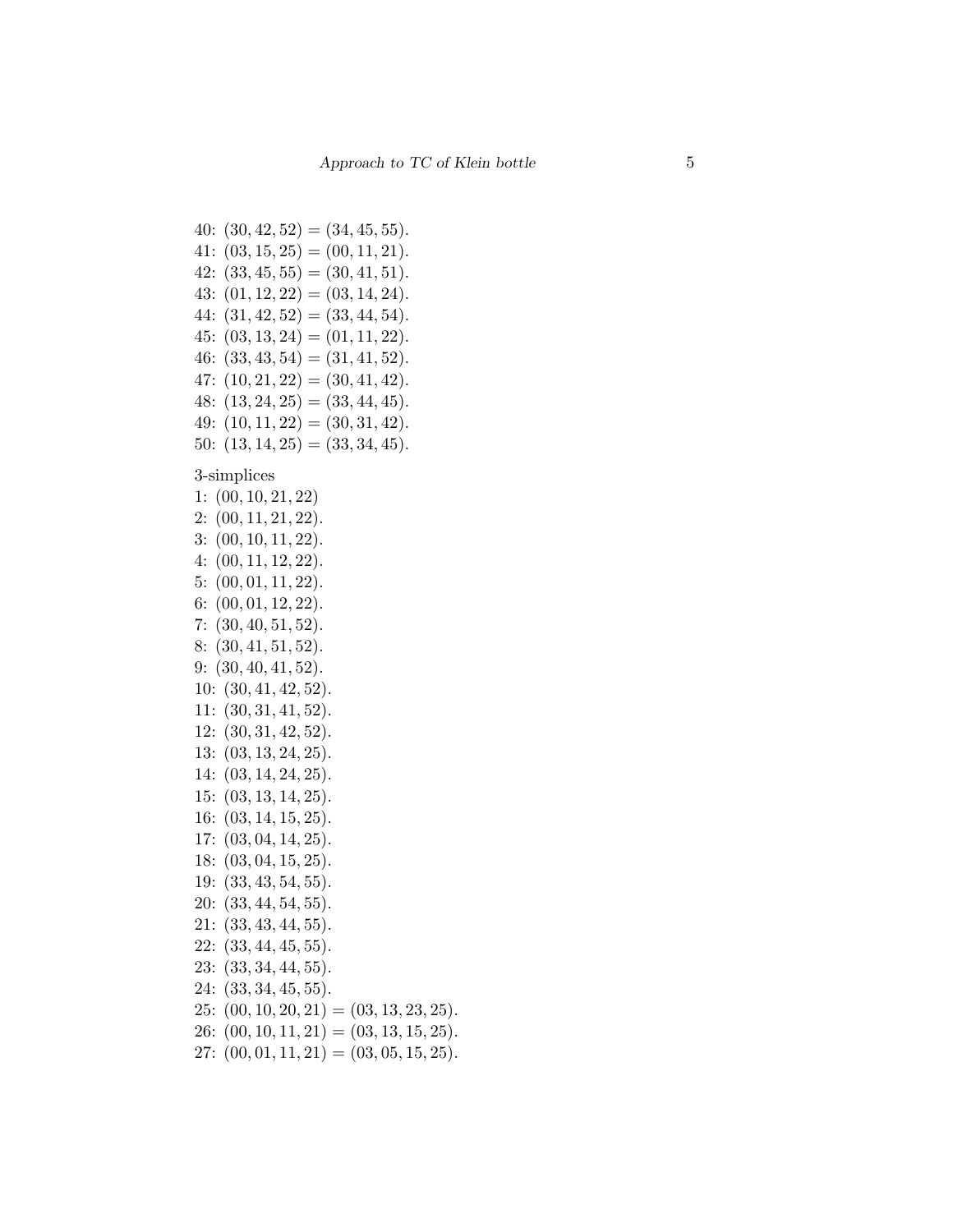28:  $(00, 10, 20, 22) = (04, 14, 24, 25)$ . 29:  $(00, 10, 12, 22) = (04, 14, 15, 25).$ 30:  $(00, 02, 12, 22) = (04, 05, 15, 25).$ 31:  $(01, 11, 21, 22) = (03, 13, 23, 24).$ 32:  $(01, 11, 12, 22) = (03, 13, 14, 24).$ 33:  $(01, 02, 12, 22) = (03, 04, 14, 24).$ 34:  $(00, 01, 02, 12) = (30, 31, 32, 52).$ 35:  $(00, 01, 11, 12) = (30, 31, 51, 52)$ . 36:  $(00, 10, 11, 12) = (30, 50, 51, 52).$ 37:  $(00, 01, 02, 22) = (40, 41, 42, 52).$ 38:  $(00, 01, 21, 22) = (40, 41, 51, 52).$ 39:  $(00, 20, 21, 22) = (40, 50, 51, 52)$ . 40:  $(10, 11, 12, 22) = (30, 31, 32, 42).$ 41:  $(10, 11, 21, 22) = (30, 31, 41, 42).$ 42:  $(10, 20, 21, 22) = (30, 40, 41, 42).$ 43:  $(30, 40, 50, 51) = (33, 43, 53, 55).$ 44:  $(30, 40, 41, 51) = (33, 43, 45, 55).$  $45: (30, 31, 41, 51) = (33, 35, 45, 55).$ 46:  $(30, 40, 50, 52) = (34, 44, 54, 55).$ 47:  $(30, 40, 42, 52) = (34, 44, 45, 55).$ 48:  $(30, 32, 42, 52) = (34, 35, 45, 55)$ . 49:  $(31, 41, 51, 52) = (33, 43, 53, 54).$ 50:  $(31, 41, 42, 52) = (33, 43, 44, 54).$  $51: (31, 32, 42, 52) = (33, 34, 44, 54).$ 52:  $(03, 04, 05, 15) = (33, 34, 35, 55).$ 53:  $(03, 04, 14, 15) = (33, 34, 54, 55).$ 54:  $(03, 13, 14, 15) = (33, 53, 54, 55).$ 55:  $(03, 04, 05, 25) = (43, 44, 45, 55)$ . 56:  $(03, 04, 24, 25) = (43, 44, 54, 55).$ 57:  $(03, 23, 24, 25) = (43, 53, 54, 55)$ . 58:  $(13, 14, 15, 25) = (33, 34, 35, 45).$ 59:  $(13, 14, 24, 25) = (33, 34, 44, 45).$ 60:  $(13, 23, 24, 25) = (33, 43, 44, 45).$ 

4-simplices

1: (00, 10, 20, 21, 22).  $2: (00, 10, 11, 21, 22).$ 3: (00, 10, 11, 12, 22). 4:  $(00, 01, 11, 21, 22)$ . 5: (00, 01, 11, 12, 22).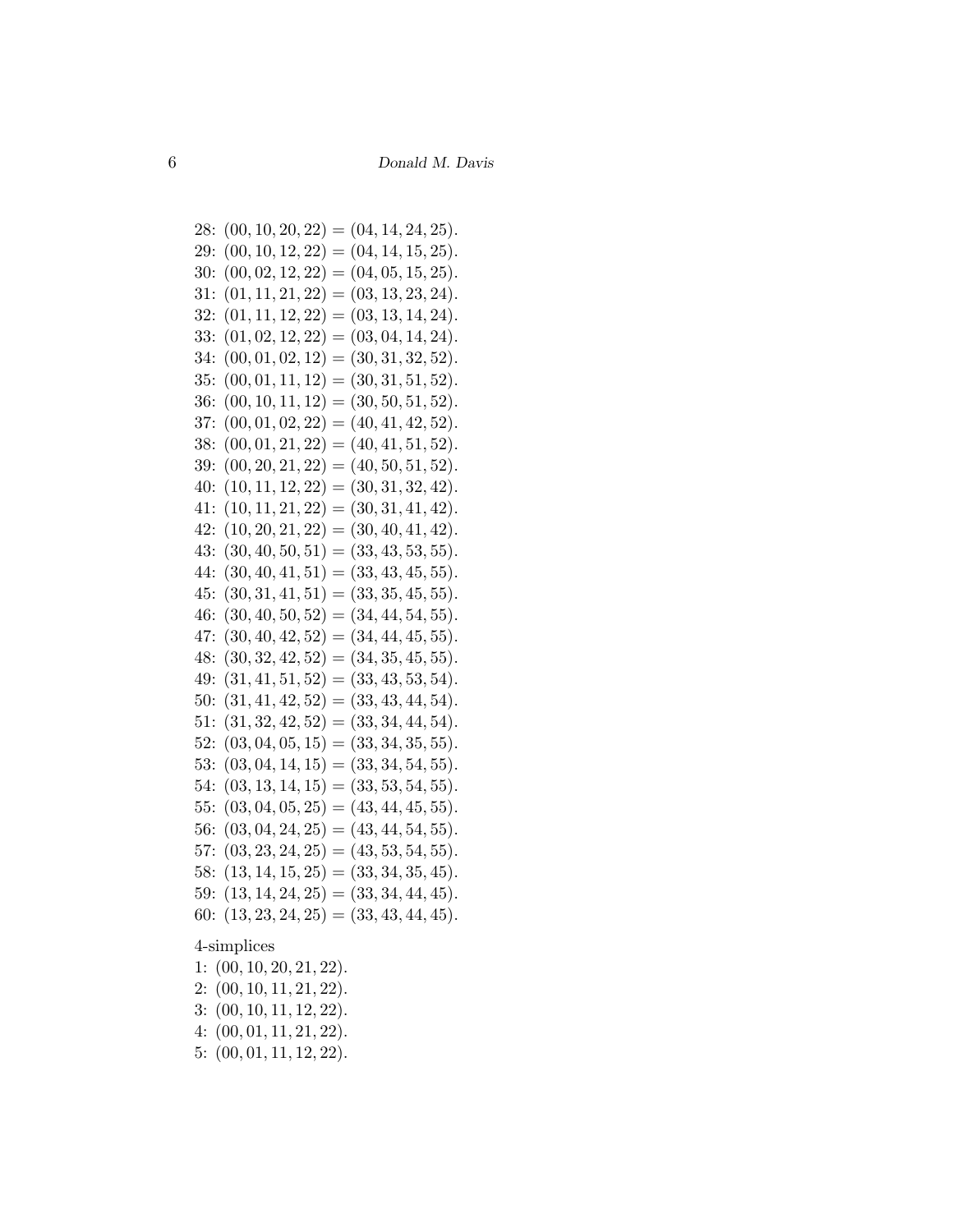6: (00, 01, 02, 12, 22). 7:  $(30, 40, 50, 51, 52)$ . 8: (30, 40, 41, 51, 52). 9: (30, 40, 41, 42, 52). 10: (30, 31, 41, 51, 52). 11: (30, 31, 41, 42, 52). 12: (30, 31, 32, 42, 52). 13: (03, 13, 23, 24, 25). 14: (03, 13, 14, 24, 25).  $15: (03, 13, 14, 15, 25).$ 16: (03, 04, 14, 24, 25). 17: (03, 04, 14, 15, 25). 18: (03, 04, 05, 15, 25). 19: (33, 43, 53, 54, 55). 20: (33, 43, 44, 54, 55).  $21: (33, 43, 44, 45, 55).$  $22: (33, 34, 44, 54, 55).$ 23: (33, 34, 44, 45, 55). 24: (33, 34, 35, 45, 55).

## 3  $H^4(K \times K)$  with local coefficients

We will need to show that a certain class is nonzero in  $H^4(K \times K; G)$ with coefficients in a certain local coefficient system  $G$ . In this section, we describe the relations in  $H^4(K \times K; G)$  for an arbitrary free abelian local coefficient system G.

For a  $\Delta$ -complex X with a single vertex  $x_0$ , such as the one just described for  $K \times K$ , a local coefficient system G is an abelian group G together with an action of  $\pi_1(X; x_0)$  on G, giving G the structure of  $\mathbb{Z}[\pi_1(X; x_0)]$ -module. If  $C_k$  denotes the free abelian group generated by the  $k$ -cells of  $X$ , homomorphisms

$$
\delta_{k-1} : \text{Hom}(C_{k-1}, G) \to \text{Hom}(C_k, G)
$$

are defined by

(1) 
$$
\delta_{k-1}(\phi)(\langle v_{i_0}, \dots, v_{i_k} \rangle)
$$

$$
= \rho_{i_0, i_1} \cdot \phi(\langle v_{i_1}, \dots, v_{i_k} \rangle) + \sum_{i=1}^k (-1)^i \phi(\langle v_{i_0}, \dots, \widehat{v_i}, \dots, v_{i_k} \rangle),
$$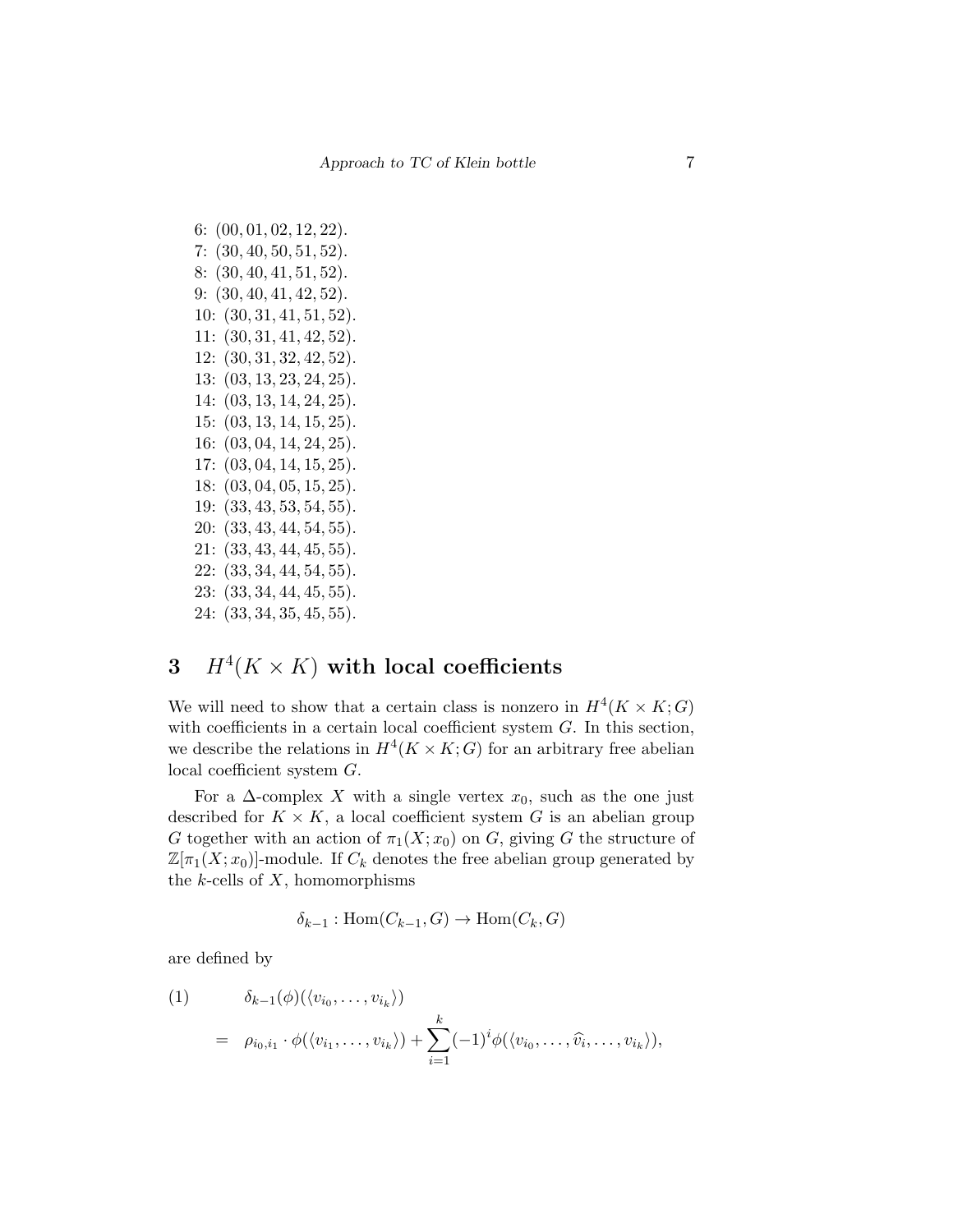where  $\hat{v}_i$  denotes omission of that vertex, and  $\rho_{i_0,i_1}$  is the element of  $\pi_1(X; x_0)$  corresponding to the edge from  $v_{i_0}$  to  $v_{i_1}$ . Then

$$
H^k(X;G) = \ker(\delta_k) / \operatorname{im}(\delta_{k-1}).
$$

This description is given in [3, p.501].

We have

$$
\pi_1(K; v) = \langle a, b, c \rangle / (c = ab^{-1} = ba)
$$

and

$$
\pi_1(K \times K; (v, v)) = \langle a, b, c, a', b', c' \rangle / (c = ab^{-1} = ba, c' = a'b'^{-1} = b'a'),
$$

where the primes correspond to the second factor. We will prove the following key result, in which  $\gamma_1, \ldots, \gamma_{24}$  denote the generators corresponding to the 4-cells of  $K \times K$  listed at the end of the previous section, and G is any free abelian local coefficient system.

Theorem 3.1. Let

$$
\epsilon_j = \begin{cases}\n-1 & j \equiv 2 \mod 3 \\
1 & j \equiv 0, 1 \mod 3,\n\end{cases}
$$

and let  $\psi \in \text{Hom}(C_4, G)$ . Then  $[\psi] = 0 \in H^4(K \times K; G)$  if and only if

$$
\sum_{j=1}^{24} \epsilon_j \psi(\gamma_j)
$$

is 0 in the quotient of G modulo the action of  $b-1$ ,  $b'-1$ ,  $c+1$ , and  $c'+1$ .

*Proof.* We find the image of  $\delta$ :  $Hom(C_3, G) \rightarrow Hom(C_4, G)$  by rowreducing, using only integer operations, the 60-by-24 matrix M whose entries  $m_{i,j} \in \mathbb{Z}[\pi_1(K \times K)]$  satisfy

(2) 
$$
\delta(\phi)(\gamma_j) = \sum_{i=1}^{60} m_{i,j} \phi(\beta_i), \quad j = 1, ..., 24.
$$

Here  $\beta_i$  denotes the generator of  $C_3$  corresponding to the *i*th 3-cell.

We list the matrix  $M$  below. Each row has two nonzero entries, as each 3-cell is a face of two 4-cells, while each column has five nonzero entries, as each 4-cell is bounded by five 3-cells. For example,  $m_{42,1} = c$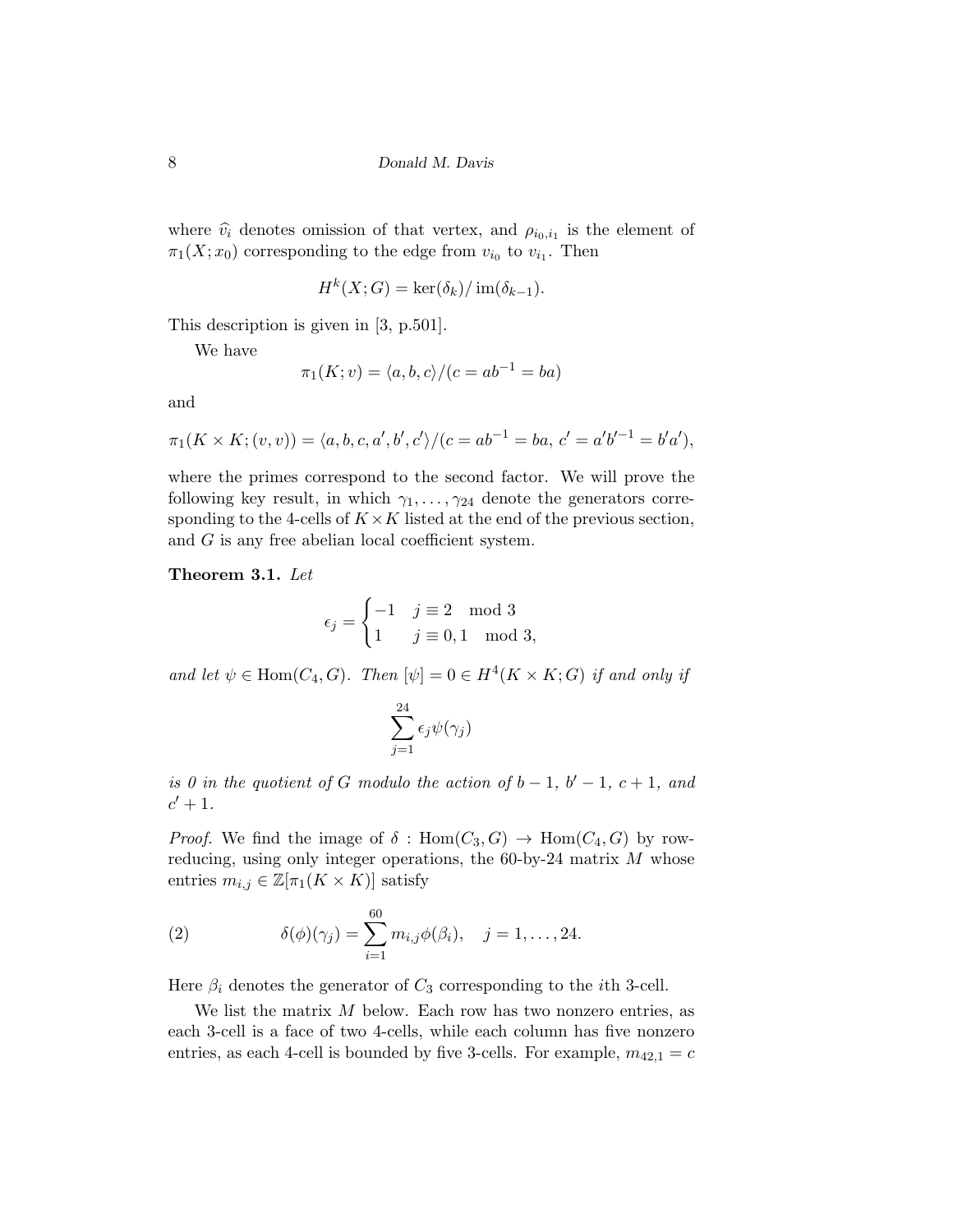because  $(10, 20, 21, 22)$  is obtained from  $(00, 10, 20, 21, 22)$  by omission of the initial vertex, and  $\rho_{00,10} = c$ .

|                     | 1                                | $\overline{2}$                   | 3                                  | 4             | 5                          | 6                                | 7                              | 8                         | 9                                  | 10                                 | 11                               | 12                               | 13                                 | 14                                 | 15                                 | 16                                 | 17                               | 18                               | 19                                 | 20                               | 21                                   | 22                                   | 23                                   | 24                                   |
|---------------------|----------------------------------|----------------------------------|------------------------------------|---------------|----------------------------|----------------------------------|--------------------------------|---------------------------|------------------------------------|------------------------------------|----------------------------------|----------------------------------|------------------------------------|------------------------------------|------------------------------------|------------------------------------|----------------------------------|----------------------------------|------------------------------------|----------------------------------|--------------------------------------|--------------------------------------|--------------------------------------|--------------------------------------|
| 1<br>$\overline{2}$ | 1<br>$\boldsymbol{0}$            | 1<br>$^{-1}$                     | $\overline{0}$<br>$\boldsymbol{0}$ | 0<br>$^{-1}$  | $\overline{0}$<br>$\bf{0}$ | $\overline{0}$<br>$\bf{0}$       | $\overline{0}$<br>0            | $\overline{0}$<br>0       | $\overline{0}$<br>0                | $\overline{0}$<br>$\boldsymbol{0}$ | 0<br>0                           | $\overline{0}$<br>$\bf{0}$       | $\overline{0}$<br>$\bf{0}$         | 0<br>$\boldsymbol{0}$              | $\overline{0}$<br>0                | 0<br>$\boldsymbol{0}$              | 0<br>$\boldsymbol{0}$            | $\overline{0}$<br>$\bf{0}$       | $\overline{0}$<br>$\bf{0}$         | $\overline{0}$<br>$\mathbf{0}$   | $\overline{0}$<br>$\boldsymbol{0}$   | $\overline{0}$<br>$\mathbf{0}$       | $\overline{0}$<br>$\boldsymbol{0}$   | $\overline{0}$<br>$\mathbf 0$        |
| 3                   | $\boldsymbol{0}$                 | $^{-1}$                          | $-1$                               | $\mathbf{0}$  | 0                          | $\bf{0}$                         | $\mathbf{0}$                   | $\boldsymbol{0}$          | 0                                  | $\boldsymbol{0}$                   | 0                                | $\bf{0}$                         | $\bf{0}$                           | $\mathbf{0}$                       | 0                                  | $\boldsymbol{0}$                   | $\boldsymbol{0}$                 | $\bf{0}$                         | $\bf{0}$                           | $\mathbf{0}$                     | 0                                    | $\boldsymbol{0}$                     | $\boldsymbol{0}$                     | $\bf{0}$                             |
| 4                   | 0                                | 0                                | $^{-1}$                            | $\mathbf{0}$  | $-1$                       | 0                                | 0                              | 0                         | 0                                  | 0                                  | 0                                | 0                                | 0                                  | 0                                  | 0                                  | 0                                  | 0                                | 0                                | 0                                  | 0                                | 0                                    | 0                                    | 0                                    | 0                                    |
| 5<br>6              | 0<br>0                           | 0<br>0                           | $\boldsymbol{0}$<br>0              | $-1$<br>0     | $-1$<br>1                  | $\bf{0}$<br>1                    | 0<br>0                         | 0<br>0                    | 0<br>0                             | 0<br>0                             | 0<br>0                           | 0<br>0                           | 0<br>0                             | 0<br>0                             | 0<br>0                             | 0<br>0                             | 0<br>0                           | 0<br>0                           | 0<br>0                             | 0<br>0                           | 0<br>0                               | 0<br>0                               | 0<br>0                               | 0<br>0                               |
| 7                   | 0                                | 0                                | 0                                  | 0             | 0                          | 0                                | 1                              | 1                         | 0                                  | 0                                  | 0                                | 0                                | 0                                  | 0                                  | 0                                  | 0                                  | 0                                | 0                                | 0                                  | 0                                | 0                                    | 0                                    | 0                                    | 0                                    |
| 8                   | $\overline{0}$                   | 0                                | $\overline{0}$                     | 0             | $\bf{0}$                   | $\overline{0}$                   | $\mathbf{0}$                   | $^{-1}$                   | $\boldsymbol{0}$                   | $^{-1}$                            | $\bf{0}$                         | $\overline{0}$                   | $\mathbf{0}$                       | $\overline{0}$                     | 0                                  | $\overline{0}$                     | 0                                | $\overline{0}$                   | 0                                  | $\overline{0}$                   | $\overline{0}$                       | $\overline{0}$                       | $\overline{0}$                       | $\bf{0}$                             |
| 9<br>10             | $\boldsymbol{0}$<br>0            | $\overline{0}$<br>0              | $\boldsymbol{0}$<br>0              | 0<br>0        | $\bf{0}$<br>0              | $\bf{0}$<br>0                    | $\boldsymbol{0}$<br>0          | $^{-1}$<br>$\overline{0}$ | $- \, 1$<br>$^{-1}$                | $\overline{0}$<br>$\boldsymbol{0}$ | $\boldsymbol{0}$<br>$-1$         | $\overline{0}$<br>$\overline{0}$ | $\mathbf{0}$<br>0                  | $\boldsymbol{0}$<br>$\overline{0}$ | $\boldsymbol{0}$<br>0              | $\boldsymbol{0}$<br>$\overline{0}$ | $\boldsymbol{0}$<br>0            | $\bf{0}$<br>0                    | $\bf{0}$<br>0                      | $\mathbf{0}$<br>$\overline{0}$   | $\boldsymbol{0}$<br>0                | $\boldsymbol{0}$<br>$\overline{0}$   | $\boldsymbol{0}$<br>0                | $\bf{0}$<br>$\mathbf{0}$             |
| 11                  | $\boldsymbol{0}$                 | 0                                | 0                                  | 0             | 0                          | 0                                | 0                              | $\boldsymbol{0}$          | $\overline{0}$                     | $-1$                               | $-1$                             | $\mathbf{0}$                     | $\mathbf{0}$                       | $\boldsymbol{0}$                   | $\boldsymbol{0}$                   | $\boldsymbol{0}$                   | 0                                | $\mathbf{0}$                     | $\mathbf{0}$                       | $\mathbf{0}$                     | 0                                    | $\boldsymbol{0}$                     | $\boldsymbol{0}$                     | $\mathbf{0}$                         |
| 12                  | 0                                | 0                                | 0                                  | 0             | 0                          | 0                                | 0                              | 0                         | $\boldsymbol{0}$                   | 0                                  | 1                                | 1                                | 0                                  | $\boldsymbol{0}$                   | 0                                  | 0                                  | 0                                | 0                                | 0                                  | 0                                | 0                                    | $\overline{0}$                       | 0                                    | $\boldsymbol{0}$                     |
| 13<br>14            | 0<br>0                           | 0<br>0                           | 0<br>0                             | 0<br>0        | 0<br>0                     | 0<br>0                           | 0<br>0                         | 0<br>0                    | 0<br>0                             | 0<br>0                             | 0<br>0                           | 0<br>0                           | 1<br>0                             | $\mathbf{1}$<br>$^{-1}$            | $\boldsymbol{0}$<br>0              | $\boldsymbol{0}$<br>$^{-1}$        | 0<br>0                           | 0<br>0                           | 0<br>0                             | 0<br>0                           | 0<br>0                               | 0<br>0                               | 0<br>0                               | $\boldsymbol{0}$<br>0                |
| 15                  | 0                                | 0                                | 0                                  | 0             | 0                          | 0                                | 0                              | 0                         | 0                                  | 0                                  | 0                                | 0                                | 0                                  | $^{-1}$                            | $- \, 1$                           | $\overline{0}$                     | $\boldsymbol{0}$                 | 0                                | 0                                  | 0                                | 0                                    | 0                                    | 0                                    | 0                                    |
| 16                  | 0                                | 0                                | 0                                  | 0             | 0                          | 0                                | 0                              | 0                         | 0                                  | 0                                  | 0                                | 0                                | 0                                  | $\boldsymbol{0}$                   | $^{-1}$                            | $\boldsymbol{0}$                   | $-1$                             | $\bf{0}$                         | 0                                  | $\mathbf{0}$                     | 0                                    | $\boldsymbol{0}$                     | 0                                    | 0                                    |
| 17<br>18            | $\boldsymbol{0}$<br>0            | $\overline{0}$<br>0              | $\boldsymbol{0}$<br>0              | 0<br>0        | $\bf{0}$<br>0              | $\bf{0}$<br>0                    | $\mathbf{0}$<br>0              | $\boldsymbol{0}$<br>0     | $\boldsymbol{0}$<br>0              | 0<br>0                             | 0<br>0                           | $\bf{0}$<br>0                    | $\bf{0}$<br>0                      | $\boldsymbol{0}$<br>$\overline{0}$ | $\boldsymbol{0}$<br>$\overline{0}$ | $^{-1}$<br>$\theta$                | $^{-1}$<br>$\mathbf{1}$          | $\mathbf{0}$<br>1                | $\mathbf{0}$<br>$\overline{0}$     | $\mathbf{0}$<br>$\overline{0}$   | $\boldsymbol{0}$<br>$\overline{0}$   | $\boldsymbol{0}$<br>$\overline{0}$   | $\boldsymbol{0}$<br>$\overline{0}$   | $\bf{0}$<br>$\mathbf{0}$             |
| 19                  | 0                                | 0                                | 0                                  | 0             | 0                          | 0                                | 0                              | 0                         | 0                                  | 0                                  | 0                                | 0                                | 0                                  | $\boldsymbol{0}$                   | $\boldsymbol{0}$                   | $\boldsymbol{0}$                   | $\boldsymbol{0}$                 | $\bf{0}$                         | $\mathbf 1$                        | 1                                | $\boldsymbol{0}$                     | $\boldsymbol{0}$                     | $\boldsymbol{0}$                     | $\boldsymbol{0}$                     |
| $^{20}$<br>21       | 0<br>0                           | 0<br>0                           | $\boldsymbol{0}$<br>0              | 0<br>0        | 0<br>0                     | 0<br>0                           | 0<br>0                         | 0<br>0                    | 0<br>0                             | 0<br>0                             | 0<br>0                           | $\overline{0}$<br>0              | $\mathbf{0}$<br>0                  | $\boldsymbol{0}$<br>0              | $\boldsymbol{0}$<br>0              | $\boldsymbol{0}$<br>0              | $\boldsymbol{0}$<br>0            | $\mathbf{0}$<br>0                | $\mathbf{0}$<br>0                  | $^{-1}$<br>$^{-1}$               | $\boldsymbol{0}$<br>$-1$             | $^{-1}$<br>$\overline{0}$            | $\mathbf{0}$<br>$\boldsymbol{0}$     | $\mathbf{0}$<br>0                    |
| 22                  | 0                                | 0                                | 0                                  | 0             | 0                          | 0                                | 0                              | 0                         | 0                                  | 0                                  | 0                                | 0                                | 0                                  | 0                                  | 0                                  | 0                                  | 0                                | 0                                | 0                                  | $\boldsymbol{0}$                 | $-1$                                 | $\boldsymbol{0}$                     | $^{-1}$                              | 0                                    |
| 23                  | 0                                | 0                                | 0                                  | 0             | 0                          | 0                                | 0                              | 0                         | 0                                  | 0                                  | 0                                | 0                                | 0                                  | 0                                  | 0                                  | 0                                  | 0                                | 0                                | 0                                  | 0                                | 0                                    | $^{-1}$                              | $^{-1}$                              | 0                                    |
| 24<br>25            | $\overline{0}$<br>1              | 0<br>$\overline{0}$              | $\overline{0}$<br>$\boldsymbol{0}$ | 0<br>0        | $\overline{0}$<br>$\bf{0}$ | $\overline{0}$<br>$\overline{0}$ | $\overline{0}$<br>$\mathbf{0}$ | $\overline{0}$<br>0       | $\overline{0}$<br>0                | $\overline{0}$<br>0                | 0<br>0                           | $\overline{0}$<br>$\bf{0}$       | 0<br>$^{-1}$                       | $\overline{0}$<br>0                | $\overline{0}$<br>$\boldsymbol{0}$ | 0<br>$\boldsymbol{0}$              | $\overline{0}$<br>$\mathbf{0}$   | $\overline{0}$<br>$\overline{0}$ | $\overline{0}$<br>$\mathbf{0}$     | $\overline{0}$<br>$\overline{0}$ | $\overline{0}$<br>0                  | $\overline{0}$<br>$\boldsymbol{0}$   | $\mathbf{1}$<br>$\boldsymbol{0}$     | 1<br>$\mathbf{0}$                    |
| 26                  | 0                                | 1                                | 0                                  | 0             | 0                          | 0                                | 0                              | 0                         | 0                                  | 0                                  | 0                                | 0                                | $\overline{0}$                     | 0                                  | $\mathbf{1}$                       | 0                                  | 0                                | 0                                | 0                                  | 0                                | 0                                    | 0                                    | $\overline{0}$                       | $\boldsymbol{0}$                     |
| 27                  | $\boldsymbol{0}$                 | 0                                | 0                                  | 1             | 0                          | 0                                | 0                              | 0                         | 0                                  | 0                                  | 0                                | 0                                | 0                                  | 0                                  | 0                                  | 0                                  | 0                                | $^{-1}$                          | 0                                  | 0                                | 0                                    | 0                                    | 0                                    | 0                                    |
| 28<br>29            | $^{-1}$<br>0                     | 0<br>$\boldsymbol{0}$            | 0<br>$\mathbf 1$                   | 0<br>0        | 0<br>$\bf{0}$              | 0<br>0                           | 0<br>0                         | 0<br>0                    | 0<br>0                             | 0<br>0                             | 0<br>0                           | 0<br>$\bf{0}$                    | 0<br>0                             | 0<br>$\boldsymbol{0}$              | 0<br>0                             | $b^{\prime}$<br>$\boldsymbol{0}$   | $\mathbf{0}$<br>$b^{\prime}$     | 0<br>$\bf{0}$                    | 0<br>$\boldsymbol{0}$              | 0<br>$\mathbf{0}$                | 0<br>$\boldsymbol{0}$                | 0<br>$\boldsymbol{0}$                | $\boldsymbol{0}$<br>$\boldsymbol{0}$ | 0<br>0                               |
| 30                  | 0                                | 0                                | 0                                  | 0             | 0                          | $^{-1}$                          | 0                              | 0                         | 0                                  | 0                                  | 0                                | 0                                | 0                                  | 0                                  | 0                                  | 0                                  | 0                                | $b^{\prime}$                     | 0                                  | 0                                | 0                                    | 0                                    | 0                                    | 0                                    |
| 31                  | 0                                | 0                                | 0                                  | c'            | 0                          | $\overline{0}$                   | 0                              | 0                         | 0                                  | 0                                  | 0                                | 0                                | 1                                  | 0                                  | 0                                  | 0                                  | 0                                | 0                                | 0                                  | 0                                | 0                                    | 0                                    | 0                                    | 0                                    |
| 32<br>33            | $\boldsymbol{0}$                 | $\overline{0}$<br>$\overline{0}$ | $\boldsymbol{0}$<br>$\overline{0}$ | 0<br>0        | $\mathfrak{c}'$            | $\bf{0}$<br>c'                   | $\mathbf{0}$                   | $\overline{0}$<br>0       | $\boldsymbol{0}$<br>$\overline{0}$ | 0<br>0                             | $\overline{0}$<br>$\overline{0}$ | $\overline{0}$<br>$\overline{0}$ | $\mathbf{0}$                       | 1<br>$\overline{0}$                | $\boldsymbol{0}$                   | 0<br>1                             | $\boldsymbol{0}$                 | $\overline{0}$<br>$\overline{0}$ | $\bf{0}$                           | $\overline{0}$<br>$\overline{0}$ | $\boldsymbol{0}$                     | $\overline{0}$<br>$\overline{0}$     | $\boldsymbol{0}$<br>$\overline{0}$   | $\bf{0}$                             |
| 34                  | $\boldsymbol{0}$<br>0            | 0                                | 0                                  | 0             | $\bf{0}$<br>0              | 1                                | $\mathbf{0}$<br>$\overline{0}$ | 0                         | 0                                  | 0                                  | 0                                | $^{-1}$                          | $\bf{0}$<br>$\mathbf{0}$           | $\mathbf{0}$                       | $\boldsymbol{0}$<br>0              | 0                                  | $\boldsymbol{0}$<br>0            | 0                                | $\bf{0}$<br>0                      | $\overline{0}$                   | $\boldsymbol{0}$<br>0                | $\overline{0}$                       | 0                                    | $\bf{0}$<br>0                        |
| 35                  | 0                                | 0                                | 0                                  | 0             | 1                          | $\mathbf{0}$                     | 0                              | 0                         | 0                                  | 1                                  | 0                                | $\boldsymbol{0}$                 | 0                                  | 0                                  | 0                                  | 0                                  | 0                                | 0                                | 0                                  | 0                                | 0                                    | $\boldsymbol{0}$                     | 0                                    | $\boldsymbol{0}$                     |
| 36<br>37            | 0<br>0                           | 0<br>0                           | 1<br>0                             | 0<br>0        | $\mathbf{0}$<br>0          | 0<br>$^{-1}$                     | $^{-1}$<br>$\mathbf{0}$        | $\boldsymbol{0}$<br>0     | 0<br>b                             | 0<br>0                             | $\bf{0}$<br>0                    | $\bf{0}$<br>0                    | $\mathbf{0}$<br>0                  | $\mathbf{0}$<br>0                  | $\boldsymbol{0}$<br>0              | 0<br>0                             | $\boldsymbol{0}$<br>0            | $\bf{0}$<br>0                    | $\bf{0}$<br>0                      | $\mathbf{0}$<br>0                | 0<br>0                               | $\boldsymbol{0}$<br>0                | $\boldsymbol{0}$<br>0                | $\bf{0}$<br>0                        |
| 38                  | 0                                | 0                                | 0                                  | 1             | 0                          | 0                                | 0                              | ь                         | 0                                  | 0                                  | 0                                | 0                                | 0                                  | 0                                  | 0                                  | 0                                  | 0                                | 0                                | 0                                  | 0                                | 0                                    | 0                                    | 0                                    | 0                                    |
| 39<br>40            | - 1<br>$\mathbf{0}$              | 0<br>0                           | 0<br>$\boldsymbol{c}$              | 0<br>0        | 0<br>0                     | 0<br>0                           | b<br>$\mathbf{0}$              | 0<br>0                    | 0<br>0                             | 0<br>0                             | 0<br>0                           | 0<br>1                           | 0<br>0                             | 0<br>0                             | 0<br>0                             | 0<br>0                             | 0<br>0                           | 0<br>0                           | 0<br>$\mathbf{0}$                  | 0<br>$\mathbf{0}$                | 0<br>0                               | 0<br>$\boldsymbol{0}$                | 0<br>0                               | 0<br>$\mathbf{0}$                    |
| 41                  | $\boldsymbol{0}$                 | $\overline{c}$                   | $\boldsymbol{0}$                   | 0             | $\mathbf{0}$               | $\mathbf{0}$                     | $\mathbf{0}$                   | $\boldsymbol{0}$          | $\boldsymbol{0}$                   | 0                                  | $\mathbf 1$                      | $\mathbf{0}$                     | $\mathbf{0}$                       | $\mathbf{0}$                       | $\boldsymbol{0}$                   | $\boldsymbol{0}$                   | $\boldsymbol{0}$                 | $\mathbf{0}$                     | $\mathbf{0}$                       | $\boldsymbol{0}$                 | $\boldsymbol{0}$                     | $\boldsymbol{0}$                     | $\boldsymbol{0}$                     | $\mathbf{0}$                         |
| 42                  | $\boldsymbol{c}$                 | 0                                | 0                                  | 0             | 0                          | 0                                | 0                              | 0                         | 1                                  | 0                                  | 0                                | 0                                | 0                                  | 0                                  | 0                                  | 0                                  | 0                                | 0                                | 0                                  | 0                                | 0                                    | $\overline{0}$                       | 0                                    | $\mathbf{0}$                         |
| 43<br>44            | 0<br>0                           | 0<br>0                           | 0<br>0                             | 0<br>0        | 0<br>0                     | 0<br>0                           | 1<br>0                         | 0<br>1                    | 0<br>0                             | 0<br>0                             | 0<br>0                           | 0<br>0                           | 0<br>0                             | 0<br>0                             | 0<br>0                             | 0<br>0                             | 0<br>0                           | $\mathbf{0}$<br>0                | $^{-1}$<br>0                       | $\boldsymbol{0}$<br>0            | $\boldsymbol{0}$<br>1                | $\boldsymbol{0}$<br>$\boldsymbol{0}$ | $\mathbf{0}$<br>0                    | $\mathbf{0}$<br>$\boldsymbol{0}$     |
| 45                  | 0                                | 0                                | 0                                  | 0             | 0                          | 0                                | 0                              | 0                         | 0                                  | 1                                  | 0                                | 0                                | 0                                  | 0                                  | 0                                  | 0                                  | 0                                | 0                                | 0                                  | 0                                | 0                                    | 0                                    | 0                                    | $^{-1}$                              |
| 46                  | 0                                | 0                                | 0                                  | 0             | 0                          | 0                                | $^{-1}$                        | $\boldsymbol{0}$          | 0                                  | 0                                  | 0                                | $\bf{0}$                         | 0                                  | 0                                  | 0                                  | 0                                  | 0                                | 0                                | 0                                  | 0                                | 0                                    | $^{b'}$                              | $\boldsymbol{0}$                     | $\boldsymbol{0}$                     |
| 47<br>48            | 0<br>$\boldsymbol{0}$            | 0<br>$\overline{0}$              | 0<br>$\boldsymbol{0}$              | 0<br>0        | 0<br>$\bf{0}$              | 0<br>0                           | 0<br>0                         | 0<br>0                    | 1<br>$\boldsymbol{0}$              | 0<br>$\overline{0}$                | 0<br>0                           | 0<br>$^{-1}$                     | 0<br>$\boldsymbol{0}$              | 0<br>$\overline{0}$                | 0<br>$\boldsymbol{0}$              | 0<br>0                             | 0<br>$\mathbf{0}$                | 0<br>$\overline{0}$              | 0<br>$\mathbf{0}$                  | 0<br>$\overline{0}$              | 0<br>$\boldsymbol{0}$                | 0<br>$\overline{0}$                  | $b^{\prime}$<br>$\boldsymbol{0}$     | $\mathbf{0}$<br>$^{b'}$              |
| 49                  | 0                                | 0                                | 0                                  | 0             | 0                          | 0                                | 0                              | 0                         | 0                                  | c'                                 | $\mathbf{0}$                     | $\mathbf{0}$                     | $\boldsymbol{0}$                   | 0                                  | $\boldsymbol{0}$                   | 0                                  | $\boldsymbol{0}$                 | $\mathbf{0}$                     | $\mathbf 1$                        | $\boldsymbol{0}$                 | $\boldsymbol{0}$                     | $\boldsymbol{0}$                     | $\boldsymbol{0}$                     | $\boldsymbol{0}$                     |
| 50                  | $\boldsymbol{0}$                 | $\overline{0}$                   | $\boldsymbol{0}$                   | 0             | 0                          | $\mathbf{0}$                     | $\boldsymbol{0}$               | 0                         | $\boldsymbol{0}$                   | $\boldsymbol{0}$                   | c'                               | $\mathbf{0}$                     | $\boldsymbol{0}$                   | $\boldsymbol{0}$                   | $\boldsymbol{0}$                   | 0                                  | $\mathbf{0}$                     | $\mathbf{0}$                     | $\mathbf{0}$                       | 1                                | $\boldsymbol{0}$                     | $\overline{0}$                       | $\boldsymbol{0}$                     | $\mathbf{0}$                         |
| 51                  | $\boldsymbol{0}$                 | $\boldsymbol{0}$                 | $\boldsymbol{0}$                   | 0             | $\mathbf{0}$               | $\mathbf{0}$                     | 0                              | $\boldsymbol{0}$          | 0                                  | 0                                  | 0                                | c'                               | $\boldsymbol{0}$                   | $\boldsymbol{0}$                   | $\boldsymbol{0}$                   | 0                                  | $\mathbf{0}$                     | $\mathbf{0}$                     | $\mathbf{0}$                       | $\boldsymbol{0}$                 | 0                                    | $\mathbf 1$                          | $\boldsymbol{0}$                     | $\boldsymbol{0}$                     |
| 52<br>53            | 0<br>0                           | 0<br>0                           | 0<br>0                             | 0<br>0        | 0<br>0                     | 0<br>0                           | 0<br>0                         | 0<br>0                    | 0<br>0                             | 0<br>0                             | 0<br>0                           | 0<br>0                           | 0<br>0                             | 0<br>0                             | 0<br>0                             | 0<br>0                             | 0<br>1                           | 1<br>0                           | $\bf{0}$<br>0                      | $\mathbf{0}$<br>0                | 0<br>0                               | $\boldsymbol{0}$<br>1                | 0<br>0                               | $^{-1}$<br>$\boldsymbol{0}$          |
| 54                  | 0                                | 0                                | 0                                  | 0             | 0                          | 0                                | 0                              | 0                         | 0                                  | 0                                  | 0                                | 0                                | 0                                  | 0                                  | 1                                  | 0                                  | 0                                | 0                                | $-1$                               | 0                                | 0                                    | 0                                    | 0                                    | 0                                    |
| 55                  | $\overline{0}$                   | $\overline{0}$                   | $\overline{0}$                     | 0             | $\overline{0}$             | $\overline{0}$                   | $\overline{0}$                 | 0                         | $\overline{0}$                     | 0                                  | 0                                | $\overline{0}$                   | $\overline{0}$                     | 0                                  | $\overline{0}$                     | 0                                  | $\overline{0}$                   | $^{-1}$                          | $\boldsymbol{0}$                   | $\overline{0}$                   | b                                    | $\overline{0}$                       | $\overline{0}$                       | $\mathbf{0}$                         |
| 56<br>57            | 0<br>$\boldsymbol{0}$            | 0<br>$\overline{0}$              | 0<br>$\boldsymbol{0}$              | 0<br>0        | 0<br>$\mathbf{0}$          | 0<br>$\overline{0}$              | 0<br>0                         | 0<br>0                    | 0<br>$\mathbf{0}$                  | 0<br>0                             | 0<br>0                           | 0<br>$\mathbf{0}$                | $\bf{0}$<br>$^{-1}$                | 0<br>$\boldsymbol{0}$              | 0<br>$\boldsymbol{0}$              | 1<br>0                             | $\boldsymbol{0}$<br>$\mathbf{0}$ | 0<br>$\mathbf{0}$                | $\mathbf{0}$<br>b                  | b<br>$\mathbf{0}$                | $\boldsymbol{0}$<br>$\boldsymbol{0}$ | $\overline{0}$<br>$\boldsymbol{0}$   | 0<br>$\mathbf{0}$                    | 0<br>$\mathbf{0}$                    |
| 58                  | 0                                | 0                                | 0                                  | 0             | 0                          | 0                                | 0                              | 0                         | 0                                  | 0                                  | 0                                | 0                                | $\mathbf{0}$                       | 0                                  | $\boldsymbol{c}$                   | 0                                  | 0                                | $\mathbf{0}$                     | $\mathbf{0}$                       | $\mathbf{0}$                     | $\boldsymbol{0}$                     | $\boldsymbol{0}$                     | $\boldsymbol{0}$                     | 1                                    |
| 59<br>60            | $\mathbf{0}$<br>$\boldsymbol{0}$ | 0<br>$\overline{0}$              | 0<br>$\overline{0}$                | 0<br>$\Omega$ | $\bf{0}$<br>$\overline{0}$ | 0<br>0                           | 0<br>$\overline{0}$            | 0<br>$\overline{0}$       | 0<br>$\overline{0}$                | 0<br>$\Omega$                      | 0<br>$\overline{0}$              | 0<br>0                           | $\boldsymbol{0}$<br>$\overline{c}$ | $\boldsymbol{c}$<br>$\overline{0}$ | 0<br>$\overline{0}$                | 0<br>$\overline{0}$                | 0<br>$\overline{0}$              | $\bf{0}$<br>$\overline{0}$       | $\boldsymbol{0}$<br>$\overline{0}$ | $\mathbf{0}$<br>$\overline{0}$   | $\boldsymbol{0}$<br>1                | $\boldsymbol{0}$<br>$\overline{0}$   | $\mathbf{1}$<br>$\overline{0}$       | $\begin{matrix} 0 \\ 0 \end{matrix}$ |
|                     |                                  |                                  |                                    |               |                            |                                  |                                |                           |                                    |                                    |                                  |                                  |                                    |                                    |                                    |                                    |                                  |                                  |                                    |                                  |                                      |                                      |                                      |                                      |
|                     |                                  |                                  |                                    |               |                            |                                  |                                |                           |                                    |                                    |                                  | Matrix $M$                       |                                    |                                    |                                    |                                    |                                  |                                  |                                    |                                  |                                      |                                      |                                      |                                      |

The row reduction of this matrix can be done by hand in less than 30 minutes. We find that the row-reduced form has 27 nonzero rows, with its only nonzero elements in rows  $i = 1, \ldots, 23$  being 1 in position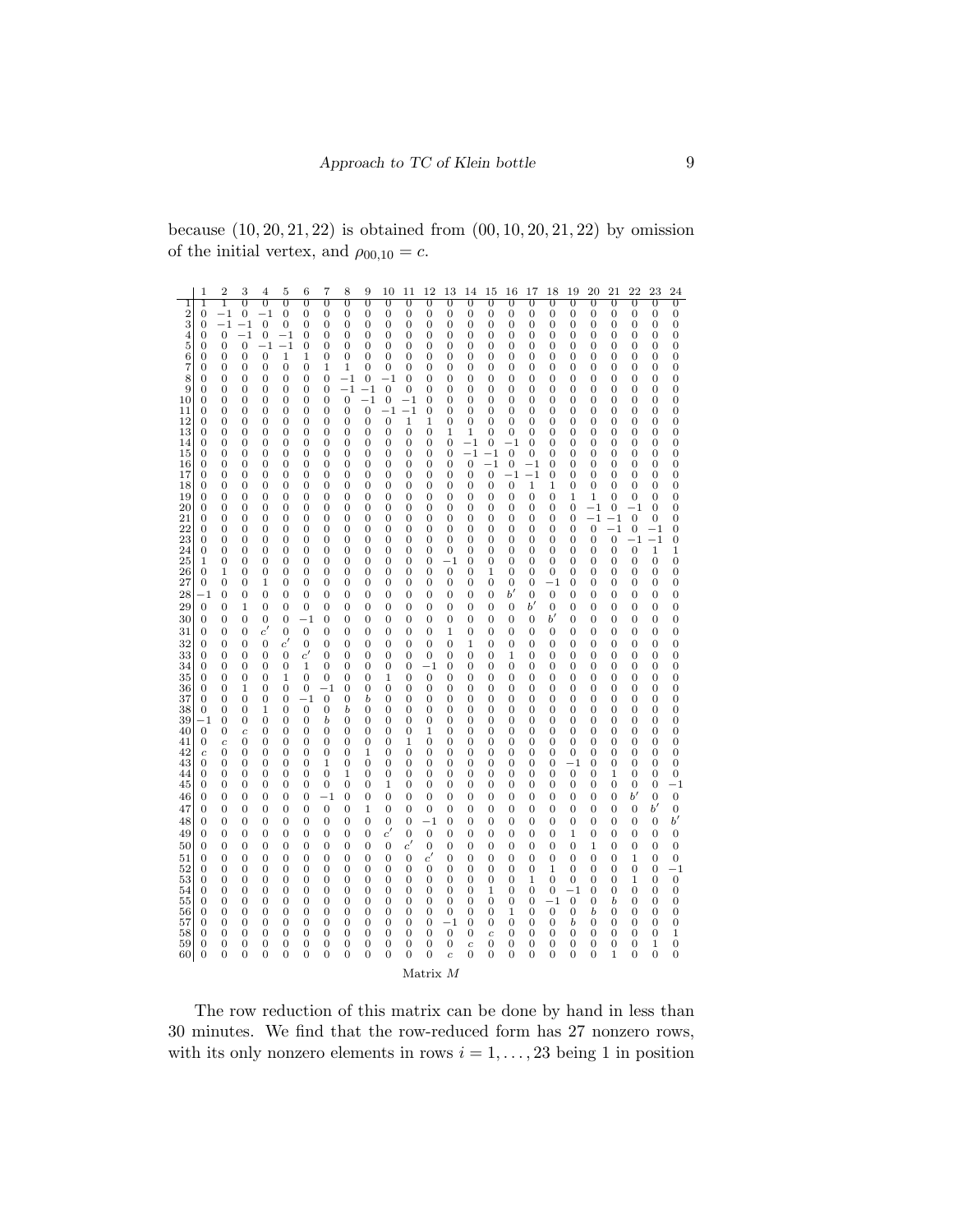$(i, i)$  and  $-\epsilon_i$  in position  $(i, 24)$ , while in rows 24 through 27 the only nonzero element is in column 24, and equals  $b-1$ ,  $b'-1$ ,  $c+1$ , and  $c' + 1$ , respectively.

A row  $(r_1, \ldots, r_{24})$ , with  $r_j = \psi(\gamma_j)$  for  $\psi \in \text{Hom}(C_4, G)$ , is equivalent, modulo the first 23 rows just described, to a row with 0's in the first 23 positions, and  $\sum_{j=1}^{24} \epsilon_j r_j$  in the 24th column. The last four rows of the reduced matrix yield the claim of Theorem 3.1.  $\Box$ 

### 4 Our specific obstruction class

In [2], the following theorem is proved.

Theorem 4.1. Let X be an n-dimensional  $\Delta$ -complex with a single vertex  $x_0$ , and let  $\pi = \pi_1(X, x_0)$ . Let  $I \subset \mathbb{Z}[\pi]$  denote the augmentation ideal. The action of  $\pi \times \pi$  on I by  $(q, h) \cdot \alpha = q \alpha h^{-1}$  makes I a  $\mathbb{Z}[\pi \times \pi]$ module, defining a local coefficient system I over  $X \times X$ . If  $C_1(X \times X)$ denotes the free abelian group on the set of edges of  $X \times X$ , then the homomorphism  $f: C_1(X \times X) \to I$  defined by  $(e_1, e_2) \mapsto [e_1][e_2]^{-1} - 1$ defines an element  $\nu \in H^1(X \times X; I)$ . Then  $TC(X) < 2n$  if and only if  $\nu^{2n} = 0 \in H^{2n}(X \times X; I^{\otimes 2n})$ , where  $\pi \times \pi$  acts diagonally on  $I^{\otimes 2n}$ .

The discussion of the function  $f$  of this theorem in [2] refers to [9, Ch.6:Thm 3.3], and we use the proof of that result for our interpretation of the function.

When  $X = K$  is the Klein bottle, we have  $\pi = \pi_1(K) = \{a^m b^n\}$ with the multiplication of these elements determined by the relation  $ab^{-1} = ba$ . Also relevant for us is the element  $c = ab^{-1} = ba$ . The ideal I for us is the free abelian group with basis

$$
\{\alpha_{m,n} = a^m b^n - 1 : (m,n) \in \mathbb{Z} \times \mathbb{Z} - \{(0,0)\}\}.
$$

Using the numbering of the 1-cells  $e_i$  of  $K \times K$  given in Section 2, we obtain that the function  $f$  is given as in the following table.

(3) i 1 2 3 4 5 6 7 8 f(ei) α1,−<sup>1</sup> α1,<sup>0</sup> α0,<sup>1</sup> α−1,−<sup>1</sup> α−1,<sup>0</sup> α0,−<sup>1</sup> 0 α0,<sup>1</sup> i 9 10 11 12 13 14 15 f(ei) α1,−<sup>2</sup> α0,−<sup>1</sup> 0 α1,−<sup>1</sup> α−1,−<sup>2</sup> α−1,−<sup>1</sup> 0

For example,  $f(e_1) = \alpha_{1,-1}$  because  $c = ab^{-1}$ , while  $f(e_{12}) = \alpha_{1,-1}$ because the edge from 0 to 2 is  $a$ , while that from 1 to 2 is  $b$ .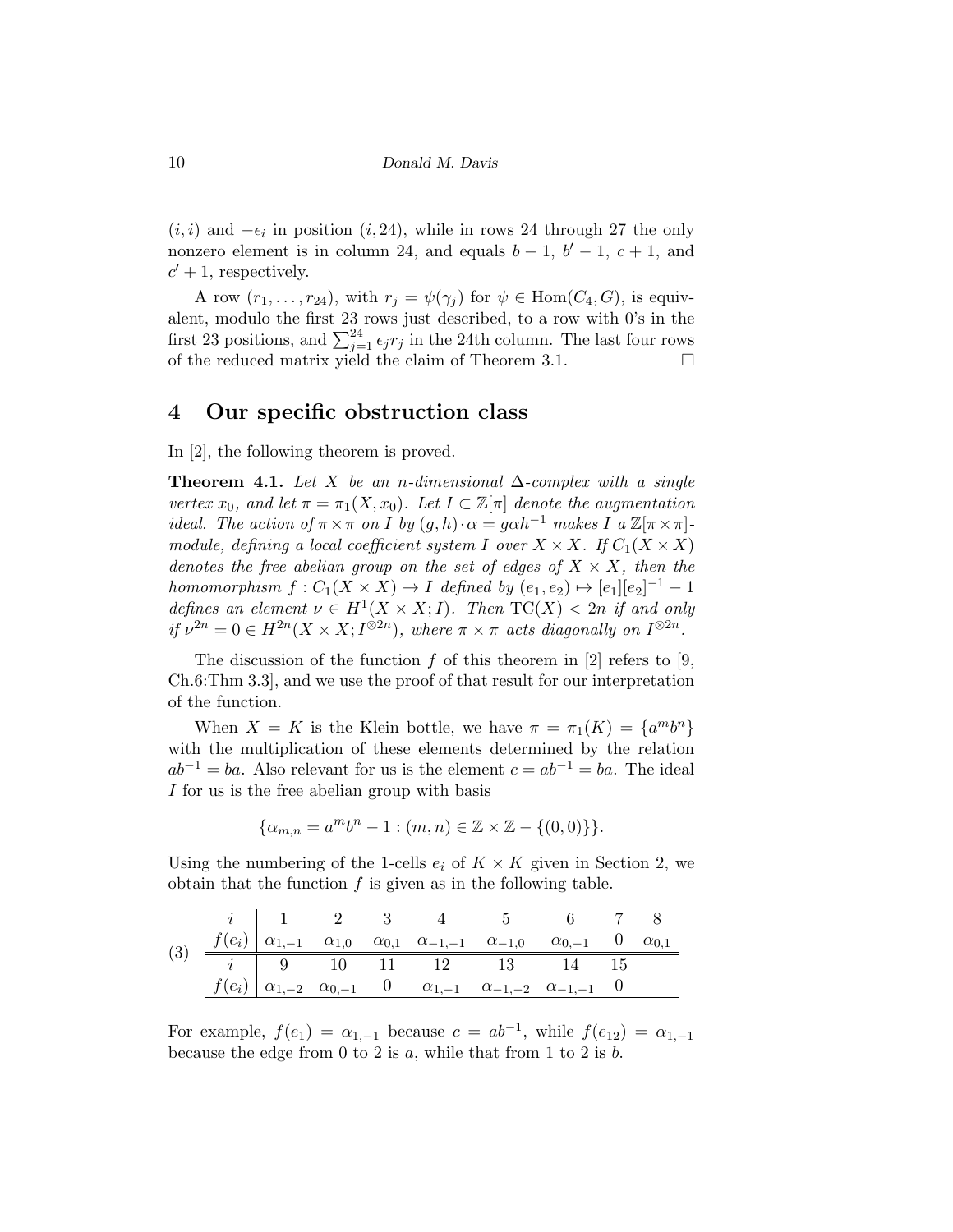In [3, p.500], it is noted that the Alexander-Whitney formula for cup products in simplicial complexes applies also to  $\Delta$ -complexes. Our mistake was to overlook the twisting in this formula due to local coefficients. The correct formula, from [8], is

(4) 
$$
(fp \cup gn-p) \langle v_0, \dots, v_n \rangle
$$
  
=  $(-1)^{p(n-p)} f(v_0, \dots, v_p) \otimes \rho_{v_0, v_p} g(v_p, \dots, v_n),$ 

where  $\rho_{i,j}$  is as in (1) and is what we overlooked.

We apply this to  $f^4(\gamma_j)$ , where  $f^4 = f \cup f \cup f \cup f$  with f the function on 1-cells defined above, and  $\gamma_j$  is any of the 24 4-cells listed in Section 2. For example,

$$
f^{4}(\gamma_{1}) = f(00, 10) \otimes cf(10, 20) \otimes af(20, 21) \otimes af(21, 22)c^{-1}
$$
  
=  $f(e_{1}) \otimes cf(e_{3}) \otimes af(e_{4}) \otimes af(e_{6})c^{-1}$   
=  $(ab^{-1} - 1) \otimes c(b - 1) \otimes a(a^{-1}b^{-1} - 1) \otimes a(b^{-1} - 1)c^{-1}$   
(5) =  $(ab^{-1} - 1) \otimes (a - ab^{-1}) \otimes (b^{-1} - a) \otimes (1 - b^{-1}).$ 

Formula (5) equals (T19) in the expansion of the obstruction class in Section 3.2 of [1], after adjusting for different notation. They use  $x, y$ for our a, b, and they write their classes as  $y^n x^m$  rather than our  $a^m b^n$ . The relations in  $\pi_1(K)$  must be used to compare these.

For all of our 4-cells, consecutive vertices are constant in one factor, and so only  $f(e_i)$  for  $i \leq 6$  are relevant for  $f^4$ . Once we knew about incorporating the twisting in (4), our obstruction class exactly agreed with the class in Section 3.2 of [1]. Prior to this realization, we worked with a different obstruction class for several months.

### 5 Approaches to proving that our class is nonzero

As just noted, once (4) was understood, our obstruction class agreed with the obstruction class of [1]. They successfully showed that this was nonzero in  $H^4(K \times K; I^{\otimes 4})$ . From our viewpoint, the relations were of the form

$$
(1) \quad b\alpha_{m_1,n_1} \otimes b\alpha_{m_2,n_2} \otimes b\alpha_{m_3,n_3} \otimes b\alpha_{m_4,n_4} \n- \alpha_{m_1,n_1} \otimes \alpha_{m_2,n_2} \otimes \alpha_{m_3,n_3} \otimes \alpha_{m_4,n_4}, \n(2) \quad \alpha_{m_1,n_1}b^{-1} \otimes \alpha_{m_2,n_2}b^{-1} \otimes \alpha_{m_3,n_3}b^{-1} \otimes \alpha_{m_4,n_4}b^{-1} \n- \alpha_{m_1,n_1} \otimes \alpha_{m_2,n_2} \otimes \alpha_{m_3,n_3} \otimes \alpha_{m_4,n_4},
$$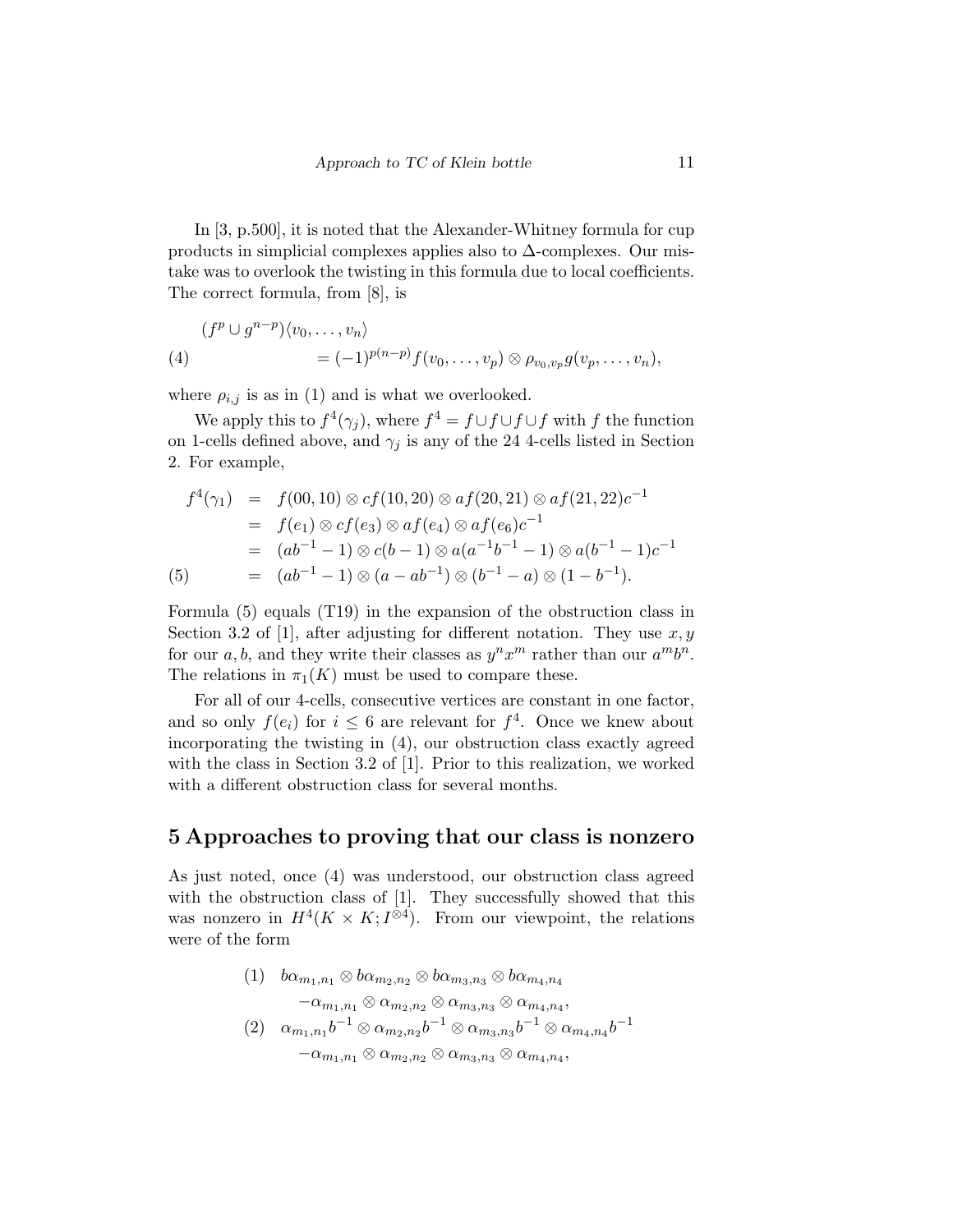(3) 
$$
c\alpha_{m_1,n_1} \otimes c\alpha_{m_2,n_2} \otimes c\alpha_{m_3,n_3} \otimes c\alpha_{m_4,n_4}
$$

$$
+ \alpha_{m_1,n_1} \otimes \alpha_{m_2,n_2} \otimes \alpha_{m_3,n_3} \otimes \alpha_{m_4,n_4},
$$

$$
(4) \quad \alpha_{m_1,n_1}c^{-1} \otimes \alpha_{m_2,n_2}c^{-1} \otimes \alpha_{m_3,n_3}c^{-1} \otimes \alpha_{m_4,n_4}c^{-1}
$$

$$
+ \alpha_{m_1,n_1} \otimes \alpha_{m_2,n_2} \otimes \alpha_{m_3,n_3} \otimes \alpha_{m_4,n_4},
$$

and we hoped to show our class could not be reduced to 0 mod these relations.

The factors  $b\alpha_{m,n}$ ,  $\alpha_{m,n}b^{-1}$ ,  $c\alpha_{m,n}$ , and  $\alpha_{m,n}c^{-1}$  appearing above are, respectively,

1 : 
$$
\alpha_{m,n+(-1)^m} - \alpha_{0,1}
$$
,  
\n2 :  $\alpha_{m,n-1} - \alpha_{0,-1}$ ,  
\n3 :  $\alpha_{m+1,n+(-1)^{m+1}} - \alpha_{1,-1}$ ,  
\n4 :  $\alpha_{m-1,-n-1} - \alpha_{-1,-1}$ .

The relations are much simpler in  $\mathbb{Z}[\pi]^{\otimes 4}$ , and we had a nice form for those. For example,

$$
ba^{m_1}b^{n_1}\otimes \cdots \otimes ba^{m_4}b^{n_4}\sim a^{m_1}b^{n_1}\otimes \cdots \otimes a^{m_4}b^{n_4}
$$

is much simpler than (1). Prior to our understanding of the twisting in (4), we had been able to show our class was not 0 mod the  $\mathbb{Z}[\pi]^{\otimes 4}$ relations. Once we were made aware of the twisting, we showed our corrected class was 0 mod these relations. Then it was pointed out to us (by Cohen and Vandembroucq) that [2, Lemma 5] shows that the class  $\nu$  described in our Theorem 4.1 goes to 0 in  $H^1(X;\mathbb{Z}[\pi])$ , and hence our obstruction class  $\nu^4$  is zero with coefficients in  $\mathbb{Z}[\pi]^{\otimes 4}$ . Our methods lent no quick insight toward showing it nonzero with coefficients  $I^{\otimes 4}$ .

We wish to thank the authors of [1] for their help in our understanding of this project. Still, we feel that our approach to obtaining the obstruction class, quite different from theirs, is worth publicizing.

> Donald M. Davis Department of Mathematics, Lehigh University, Bethlehem, PA 18015, USA dmd1@lehigh.edu

## References

[1] D.C.Cohen and L.Vandembroucq, Topological complexity of the Klein bottle, http://arxiv.org/abs/1612.03133.